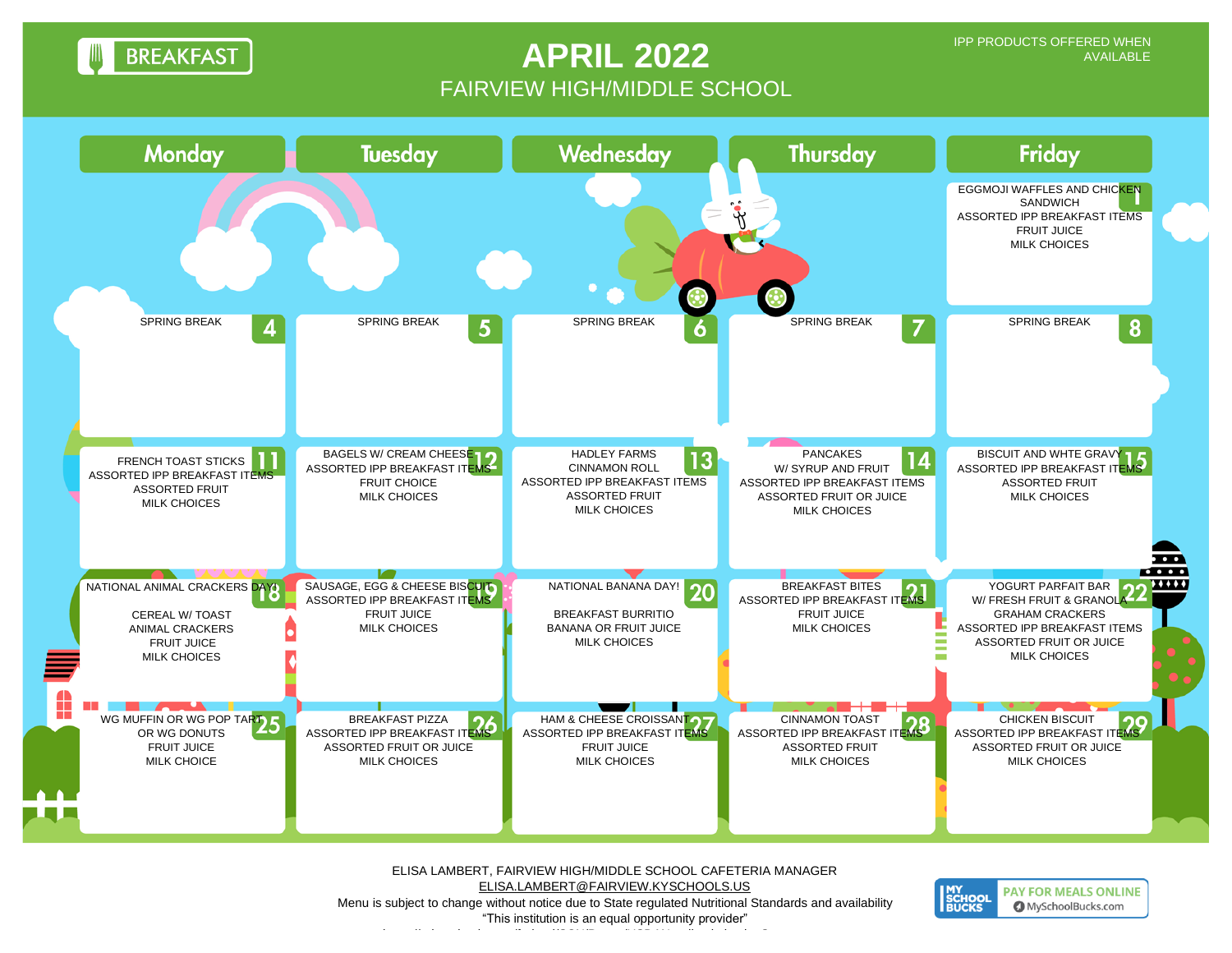**LUNCH** 

## **APRIL 2022** FAIRVIEW HIGH/MIDDLE SCHOOL

SANDWICH PLATE, YOGURT PLATE, AND PROTEIN BOX SERVED DAILY AS AVAILABLE